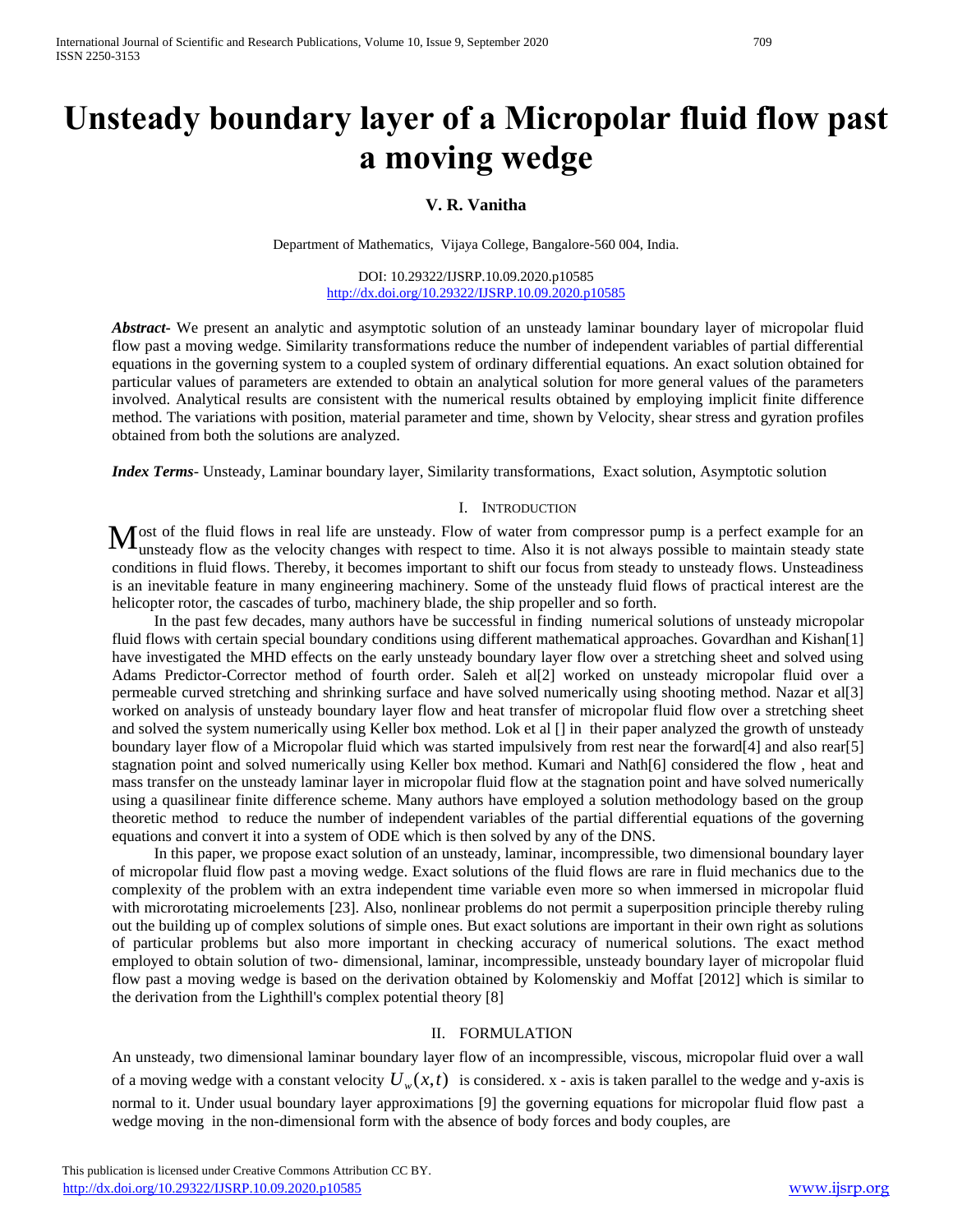

 $\beta = 1$  stagnation point

Figure1: Schematic diagram of boundary layer

Conservation of mass: 
$$
\frac{\partial u}{\partial x} + \frac{\partial v}{\partial y} = 0
$$
 (1)

Conservation of momentum: 
$$
\rho \left( \frac{\partial u}{\partial t} + u \frac{\partial u}{\partial x} + v \frac{\partial u}{\partial y} \right) = U \frac{dU}{dx} + (\mu + \chi) \frac{\partial^2 u}{\partial y^2} + \chi \frac{\partial \omega}{\partial y}
$$
 (2)

Conservation of angular momentum: 
$$
\rho j \left( \frac{\partial \omega}{\partial t} + u \frac{\partial \omega}{\partial x} + v \frac{\partial \omega}{\partial y} \right) = -\frac{\partial}{\partial y} \left( v \frac{\partial \omega}{\partial y} \right) - k \left( 2\omega + \frac{\partial u}{\partial y} \right)
$$
 (3)  
Conservation of micro-inertia:  $\frac{\partial s}{\partial t} + u \frac{\partial s}{\partial x} + v \frac{\partial s}{\partial y} = 0$  (4)

where u and v are the velocity components in the x and y directions, V is the kinematic viscosity of the fluid,  $U(x,t)$  is the free stream velocity given by the power law  $U(x,t) = U_{\infty}A(t)x^{m}$  [7] where x is the distance measured from the onset of the boundary layer,  $A(t) > 0$ ,  $U_{\infty}$ ,  $m$  are constants and  $U_{w}(x,t)$  is the stretching surface velocity which obeys the power-law relation  $U_w(x,t) = U_{0w}A(t)x^m$ . Boundary conditions on velocity and microrotation are

at 
$$
y=0
$$
,  $u=U_w(x,0), v=0, w=-\frac{1}{2}\frac{\partial u}{\partial y}$  (5)

$$
as \frac{y}{\delta} \to \infty, \quad u = U, v = 0, \ w = 0 \tag{6}
$$

Introducing the stream function  $\psi(x, y, t)$  with *u y*  $=\frac{\partial \psi}{\partial v}$  and v *x*  $=-\frac{\partial \psi}{\partial x}$  and adopting the co-ordinate transformations from the variables  $(x,y)$  to the new dimensionless similarity variables( $\lceil 10 \rceil \lceil 11 \rceil \lceil 12 \rceil$ )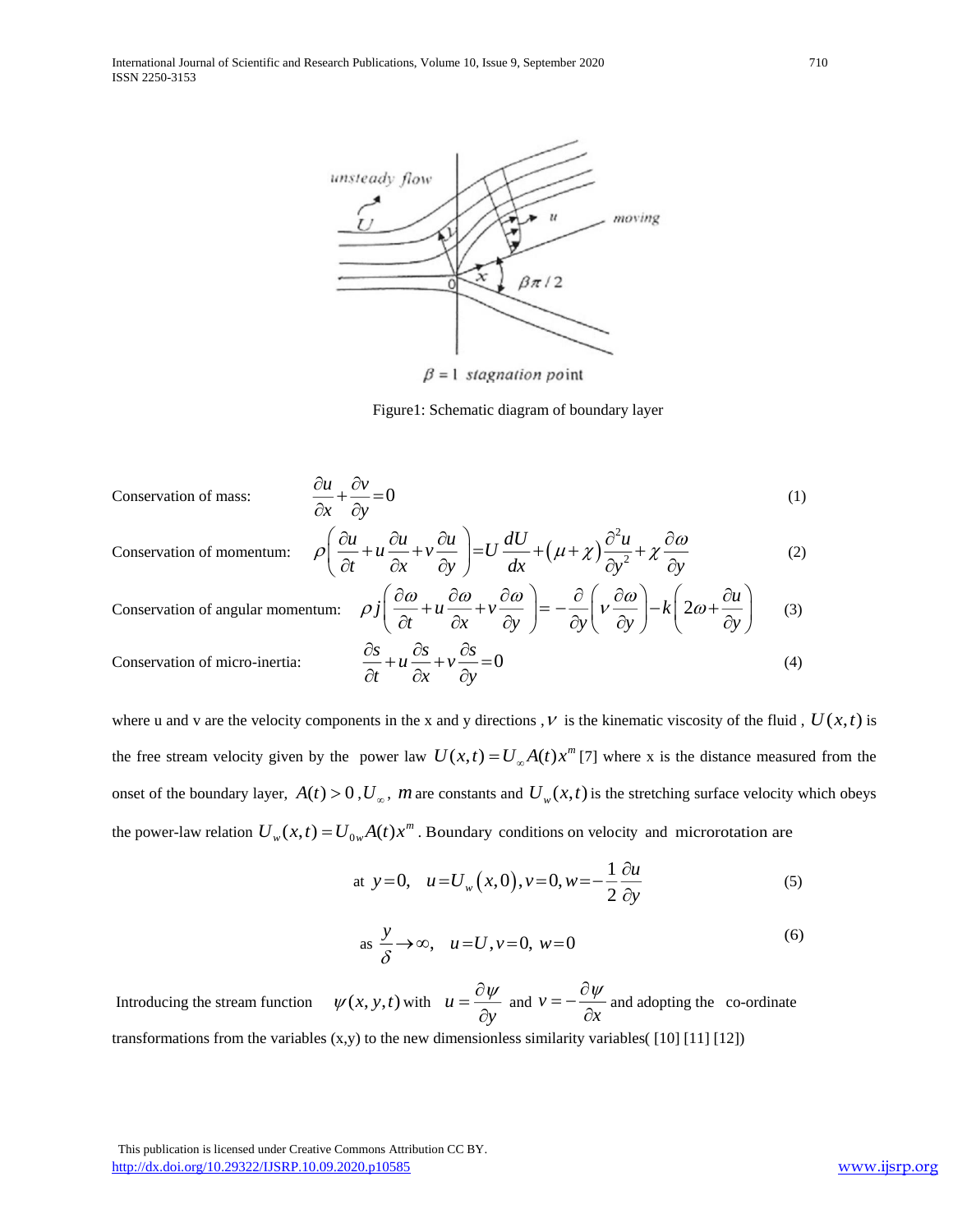International Journal of Scientific and Research Publications, Volume 10, Issue 9, September 2020 711 ISSN 2250-3153

2  $\Lambda'(t)$   $\sqrt{\frac{1}{2}}$ 

 $1 \times 2$ 

 $2U^{m-2}A'(t)$  $(m+1)\gamma^{m-1}A^{2}(t)$ 

 $(m+1)\gamma^{m-1}A^{2}(t)$ œ Ξ.

т.  $=\left(\frac{2U_{\infty}^{m-2}A'(t)}{(m+1)\gamma^{m-1}A^2(t)}\right)^{\frac{1}{2}}$ .

*m*  $U^{m-z}A$ '(t

$$
y = \left(\frac{2\gamma x}{(m+1)U}\right)^{\frac{1}{2}} \eta, \quad \psi = \left(\frac{2\gamma x U}{(m+1)}\right)^{\frac{1}{2}} f(\eta), \quad \omega = U \left(\frac{(m+1)U}{2\gamma x}\right)^{\frac{1}{2}} h(\eta), \quad s = \left(\frac{2\gamma x}{(m+1)U}\right)^{\frac{1}{2}} i,
$$

$$
\rho = \left(\mu + \frac{\chi}{2}\right) \left(\frac{2\gamma x}{(m+1)U}\right)^{\frac{1}{2}} i,
$$
(7)

The boundary layer equations transform to the following non-linear ordinary differential equations

$$
(1+k)f''' + ff'' + \frac{2m}{m+1}(1-f'^2) + kh' = D\left(\frac{\eta}{2}f'' + f' - 1\right)
$$
  

$$
(1 + \frac{k}{m})(ih') + i\left(\frac{\eta}{m} - \frac{(3m-1)}{2}hf'\right) - k(2h + f') + Dhi = 0
$$
  
(9)

$$
(1+k)j^{2} + jj^{2} + \frac{1}{m+1}(1-j^{2}) + kh^{2} - D\left(\frac{1}{2}j^{2} + j^{2} - 1\right)
$$
\n
$$
(1+\frac{k}{2})(ih^{2})^{2} + i\left(jh^{2} - \frac{(3m-1)}{(m+1)}hf^{2}\right) - k(2h+f^{2}) + Dhi = 0
$$
\n(9)

$$
Di - (1 - m)if^{+} + \frac{(m+1)}{2}fi = 0
$$
\n(10)

where

The boundary conditions are

*D*

$$
f(0)=0, \ f'(0)=-\lambda, \ i(0)=0, \ h(0)=-\frac{1}{2}f'(0)
$$
  

$$
f(\infty)\to 1, \ h(\infty)\to 0
$$
 (11)

where  $\eta$  is a new similarity variable,  $f(\eta)$  is the non-dimensional stream- function and  $\lambda = -\frac{U_{0w}}{U}$  $\lambda$ ∞  $=-\frac{\epsilon_{0w}}{w}$  is

the ratio of free stream velocity and boundary value  $\lambda < 0$  corresponds to wedge moving in the direction of stream

velocity whereas and  $\lambda > 0$  corresponds to that of opposite direction.  $k = \frac{\chi}{\lambda}$  $\mu$  $=\frac{\lambda}{\mu}$  where  $\mu = \rho \gamma$  is the

dimensionless viscosity ratio[22]. the stream wise pressure gradient is favorable pressure gradient when  $m > 0$ and adverse pressure gradient when  $m < 0$  whereas Blasius flow over a flat plate when  $m = 0$ [12]. The flow corresponding to stagnation point when  $m = 1[8]$ .

#### III ANALYTICAL SOLUTION

When  $D = 0$ , the solution of micro inertia density equation (10) satisfying boundary conditions (11) is

$$
i = Af^{\frac{2(m-1)}{(m+1)}}
$$
 (12)

where 2  $A = C^{(m+1)}$  is a non-dimensional constant of integration. Using the boundary condition i(0) = 0 leads to  $i(\eta) = 0$  which is a trivial solution, in which case (9) reduces to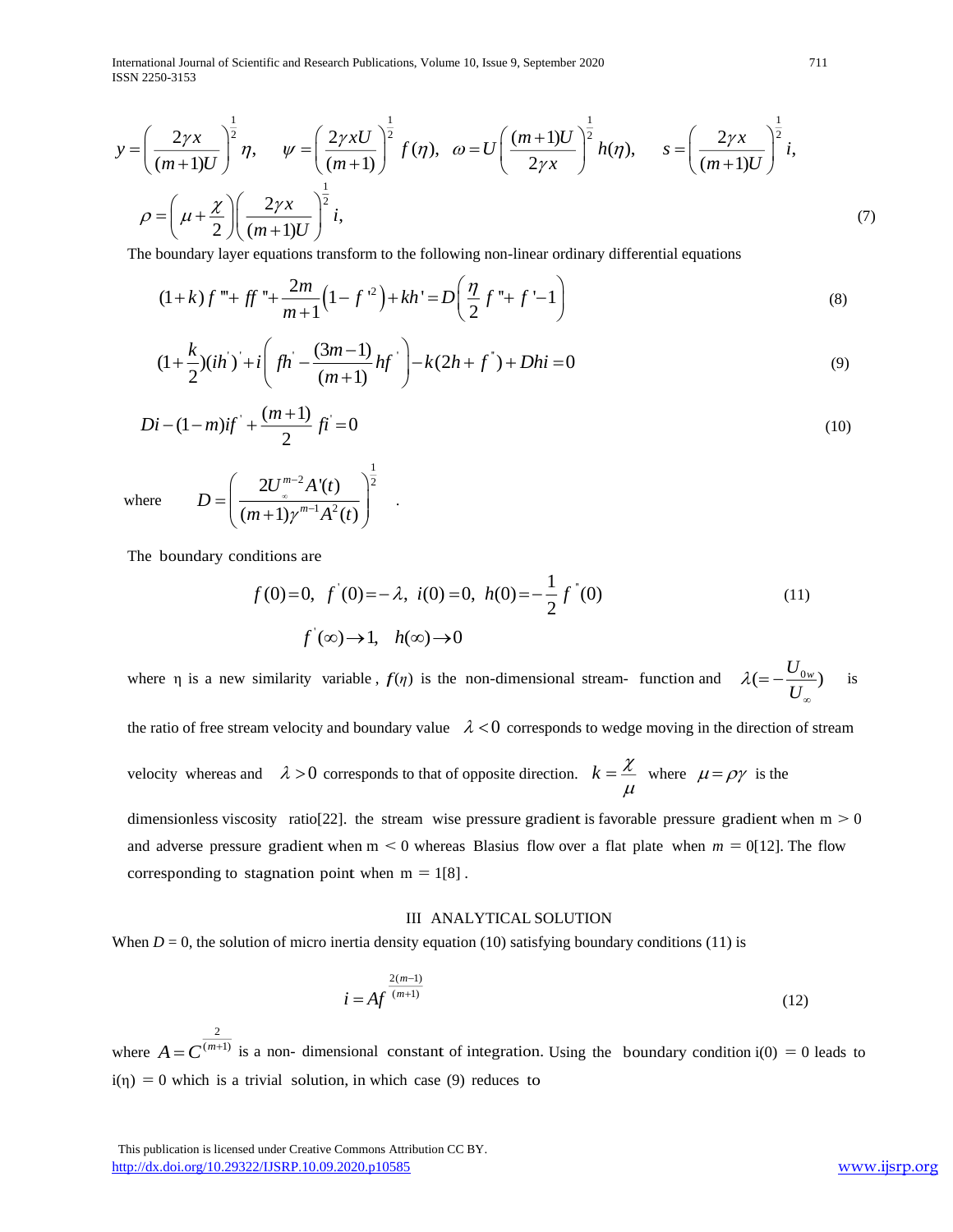International Journal of Scientific and Research Publications, Volume 10, Issue 9, September 2020 712 ISSN 2250-3153

$$
h = -\frac{1}{2}f^{\prime}
$$
\n<sup>(13)</sup>

substituting  $(12)$  and  $(13)$  in  $(8)$  we get

$$
(1 + \frac{k}{2})f''' + ff'' + \frac{2m}{m+1}(1 - f'^2) = 0
$$
\n(14)

In this paper, we obtain the solution analytically, asymptotically and numerically of this equation with the boundary conditions

$$
f(0)=0,
$$
  $f'(0)=-\lambda,$   $f'(\infty)\to 1$  (15)

where primes denote differentiation with respect to η .We seek exact solution[16] of (14) with (15) .Exact Solution of (13) for  $m = -1/3[17]$  is obtained by integrating (14)twice and applying the boundary conditions (15)which results in a Riccati type equation and leads to the solution of (14)as

$$
f = \eta + \delta - \frac{\delta e^{-\frac{(\mu_{\gamma}^{k}) - (\frac{\eta^{2}}{2} + \delta \eta)}}{\delta(1 + \frac{k}{2})^{\frac{-1}{2}}} e^{-\frac{\delta^{2}}{2(1 + \frac{k}{2})}} \sqrt{\frac{\pi}{2}} \left[ erf \left( \frac{(1 + \frac{k}{2})^{\frac{-1}{2}}}{\sqrt{2}} (\eta + \delta) - erf \left( \frac{(1 + \frac{k}{2})^{\frac{-1}{2}}}{\sqrt{2}} \right) \right] \right]
$$
(16)

Provided  $\delta^2 = -\frac{2(1+\lambda)}{\sqrt{2\lambda}}$ 1 2 *k* λ  $\delta^2 = -\frac{2(1+1)}{2}$  $=-\frac{k}{\left(1+\frac{k}{2}\right)}$ .To obtain an exact analytical solution of the system (13) with (14) for

different values of m and k, we rewrite the solution (15) as

$$
f(\eta) = \eta + \delta - \frac{\delta}{G(\eta)}
$$
\n(17)

where

$$
G(\eta) = e^{\frac{\delta^2 (1 + \frac{k}{2})}{2}} - \frac{\delta (1 + \frac{k}{2})^{\frac{-1}{2}}}{2} e^{\frac{\delta^2}{2(1 + \frac{k}{2})}} \sqrt{\frac{\pi}{2}} \left[ erf \left( \frac{\left(1 + \frac{k}{2}\right)^{\frac{-1}{2}} (\eta + \delta)}{\sqrt{2}} \right) - erf \left( \frac{\left(1 + \frac{k}{2}\right)^{\frac{-1}{2}} (\delta)}{\sqrt{2}} \right) \right] e^{\left(1 + \frac{k}{2}\right)^{\frac{-1}{2}} \left(\frac{\eta + \delta}{2}\right)^2} (18)
$$

For any m and D eqn (7) When  $i(0)=0$  and  $h = -\frac{1}{2}f''$  is

$$
(1 + \frac{k}{2})f''' + ff'' + \frac{2m}{m+1}(1 - f'^2) = D\left(\frac{\eta}{2}f'' + f' - 1\right)
$$
\n(19)

$$
f(0)=0
$$
,  $f'(0)=-\lambda$ ,  $f'(\infty)\to 1$  (20)

Substituting  $(17)$  into  $(19)$  and  $(20)$ , we get

 This publication is licensed under Creative Commons Attribution CC BY. <http://dx.doi.org/10.29322/IJSRP.10.09.2020.p10585> [www.ijsrp.org](http://ijsrp.org/)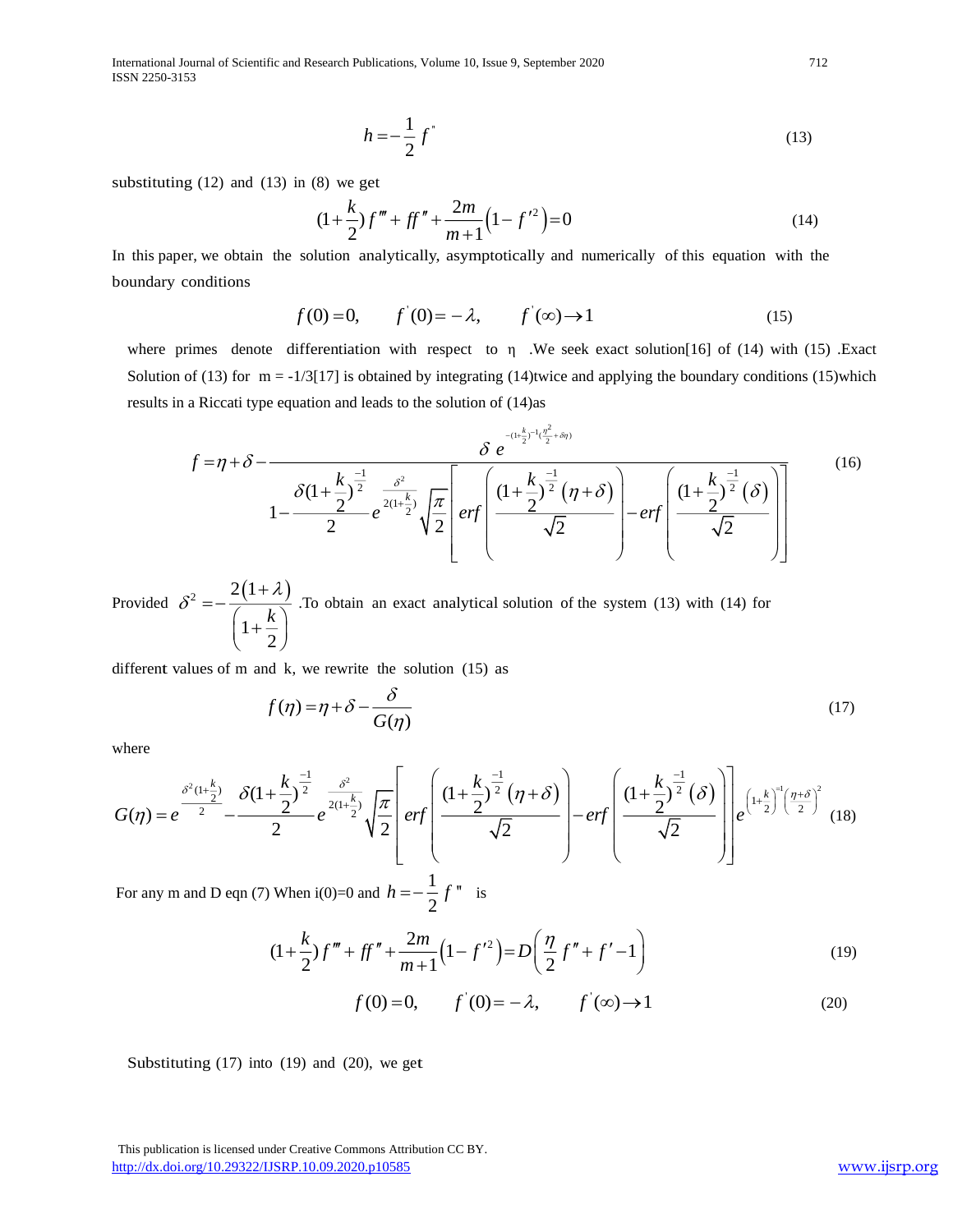International Journal of Scientific and Research Publications, Volume 10, Issue 9, September 2020 713 ISSN 2250-3153

$$
\left(1+\frac{k}{2}\right)\left(G^2G'''-6GG'G''+6G'^3\right)+(\eta+\delta-\frac{D\eta}{2})G^2G''-2(\eta+\delta-D)GG'^2
$$

$$
-\left(\frac{4m}{m+1}+D\right)G^2G'+\delta\left(2-\frac{2m}{m+1}\right)G'^2-\delta GG''=0
$$
(21)

with the boundary conditions

$$
G(0) = 1, G'(0) = \frac{\delta}{2}, G'(\infty) = 0.
$$
 (22)

The solution of (21) for 1  $m = \frac{-1}{3}$ , subject to (22) is given by (16). The error and exponential functions in equation (18) are entire functions with infinite radius of convergence about  $\eta = 0$  and therefore can be expanded using Taylor series.

Further the solution (17) which is in series representation [20] for  $m = \frac{-1}{2}$  $m = \frac{-1}{3}$ , plays an important role in further analysis for general values of m. Thus we let

$$
G(\eta) = \sum_{n=0}^{\infty} a_n \eta^n
$$
 (23)

for general m and k. Substituting (23) into (21) and equating the coefficients of  $\eta^n$  to zero we get the coefficients  $a_n$  and in general

$$
a_{n+3} = \frac{-1}{\left(1+\frac{k}{2}\right)(n+1)(n+2)(n+3)} \left(-\left(1+\frac{k}{2}\right)\delta \sum_{i=1}^{n} (i+1)(i+2)a_{n-i}a_{i+2} + \left(\frac{-2}{m+1}\right)(n-i+1)a_{n-i+1}a_{i+1}\right) + \sum_{j=0}^{n-1} \left(\sum_{i=0}^{n-j} \left(1+\frac{k}{2}\right)(j+3)((j+2)(j+1)a_{n-j-i}a_i a_{j+3} + \sum_{i=0}^{n-1-j} \left(1-\frac{D}{2}\right)(j+1)(j+2)a_i a_{j+2} - 2(i+1)a_{i+1}a_{j+1})a_{n-j-i-1}\right) + \sum_{j=0}^{n} \sum_{i=0}^{n-j} (j+1)(-6\left(1+\frac{k}{2}\right)(j+2)(i+1)a_{n-j-i}a_{i+1}a_{j+2} + 6\left(1+\frac{k}{2}\right)(i+1)(n-j-i+1)a_{n-j-i+1}a_{i+1}a_{j+1} + \left(1+\frac{k}{2}\right)\delta(j+2)a_{n-j-i}a_i a_{j+2} - \left(1+\frac{k}{2}\right)(2\delta+D)(i+1)a_{n-j-i}a_{i+1}a_{j+1} - \left(\frac{4m}{m+1}+D\right)a_{n-j-i}a_i a_{j+1})\right)
$$
\n(24)

where  $n = 1, 2, 3...$  and the coefficients  $a_n$  have been expressed in terms of  $a_2, \delta, k, m$ . The value of coefficient of skin friction  $a_2$  that satisfies the derivative boundary condition at far away from the wall has to be determined. This is same as determining the value of either  $a_2$  of series (20) or  $f''(0)$  of the system (14) and (15) as they are intrinsically related to each other by the following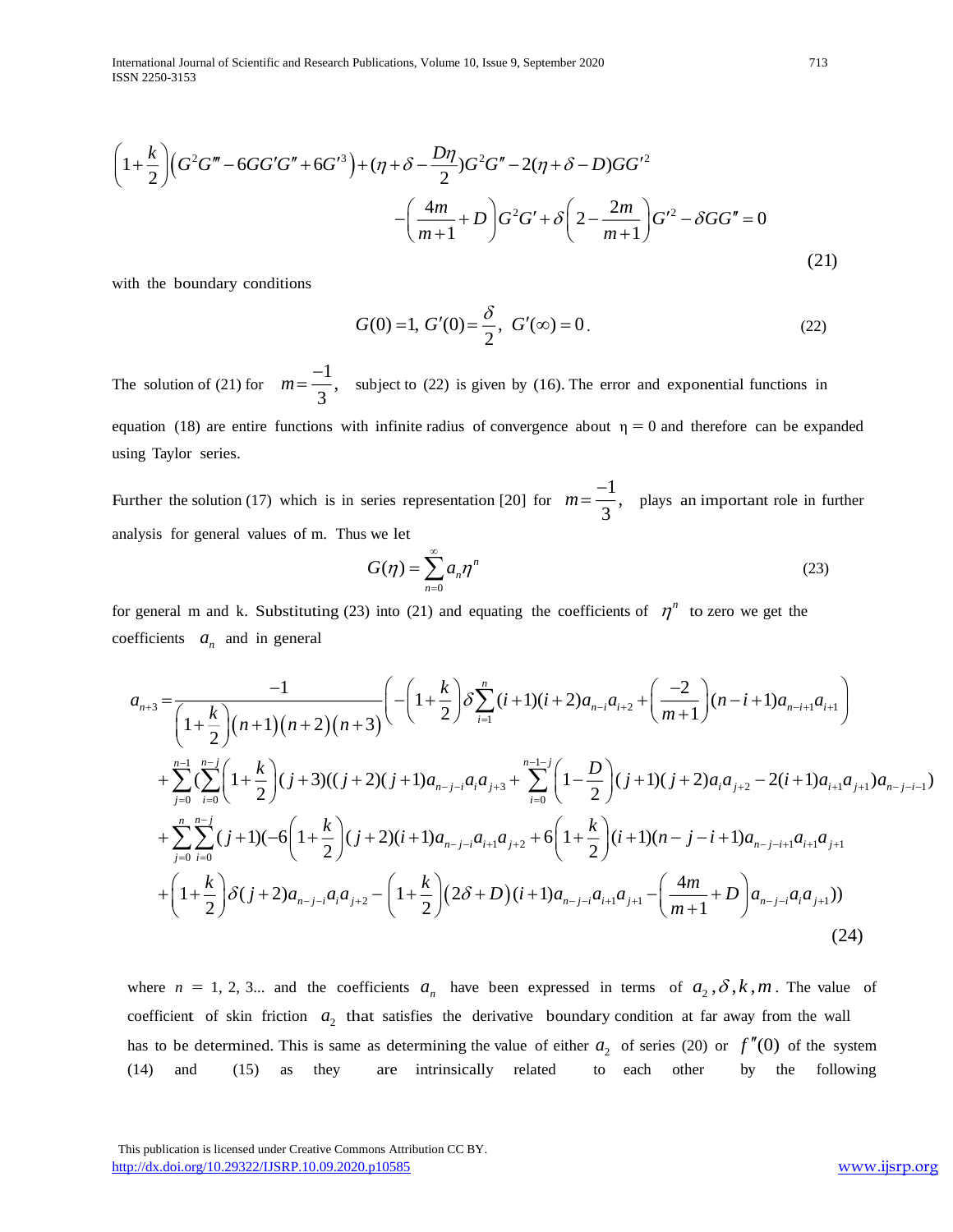International Journal of Scientific and Research Publications, Volume 10, Issue 9, September 2020 714 ISSN 2250-3153

$$
a_2 = \frac{2f''(0) + \left(1 + \frac{k}{2}\right)\delta^2}{4\left(1 + \frac{k}{2}\right)\delta}
$$
\n(25)

The coefficients  $a_n$  consists of two arbitrary constants, namely f "(0) and  $\delta$ . For  $m = \frac{-1}{2}$  $m = \frac{-1}{3}$ , we match the

series (23) with the exact solution (16) which gives  $\delta = \frac{-4(1+\lambda)}{2+k}$ ,  $\delta = \frac{-4(1+\lambda)}{2+k}$ This constant  $\delta$  plays an important role in this analysis. The solution of (14) exists only when the expression under the square root in  $\delta$ , is positive. The other constant or  $a_2$  needs to be determined. Thus,  $(14 - 15)$  have infinite solutions in the form of (23). The

constant  $f''(0)$  is determined in the following manner. We integrate (14) from  $\eta = 0$  or  $\eta = \infty$  and use (15) to get

$$
\int_{0}^{\infty} \left( \frac{\left(1 - \frac{D}{2}\right)f' - f'^2 + \frac{2m}{m+1}(1 - f'^2)}{1 + \frac{k}{2}} \right) d\eta + \frac{D}{2} \eta_{\infty} = f''(0) \tag{26}
$$

Since skin friction  $f''(0)$  appears on both sides of (25) and (26) it has to be determined iteratively using an appropriate initial approximations for it, taken from the known exact solution( $16$ ),  $(20)$  and  $(26)$  for all values of k, m and  $\lambda$ .  $f''(0)$  converges when the derivative condition at far distance in (14) is satisfied (Kudenatti et al 2013). It is known that the series behaves well for small values of η enabling its integration. So Pade's approximants are used for the summation of the series. With an initial approximation of  $f''(0)$  and a fewer iterations,  $f''(0)$  can be obtained up to desired accuracy without any difficulty by numerically integrating the integral relation. Thus we obtain an exact solution of the equation for all the values of m, D and k. To prove the robustness of the method the values of skin friction  $f''(0)$  obtained analytically are compared with that of direct numerical solution of the equation (14) with boundary condition (15) obtained using Keller Box method(Cebeci[14]) ,based on finite difference. It is observed that results agree well with the Numerical solution for all the values of parameters

#### IV ASYMPTOTIC SOLUTION

We analyze the far-field behavior of (19) with boundary condition (20 ) asymptotically for which we study large η behavior i.e  $f'(\eta) = 1$  as  $\eta \to \infty$  because the derivative boundary condition  $f'(\eta)$  becomes linear as  $\eta$  increases away from zero. This helps us to define a new function

$$
f(\eta): \eta + E(\eta) \tag{27}
$$

where  $E(\eta)$  and their derivatives are assumed to be small. Substituting (23) with  $f'(\eta) = 1 + E'(\eta) = 1 + F(\eta)$ ,  $f''(\eta) = E''(\eta) = 1 + F'(\eta)$  and  $f'''(\eta) = E'''(\eta) = 1 + F''(\eta)$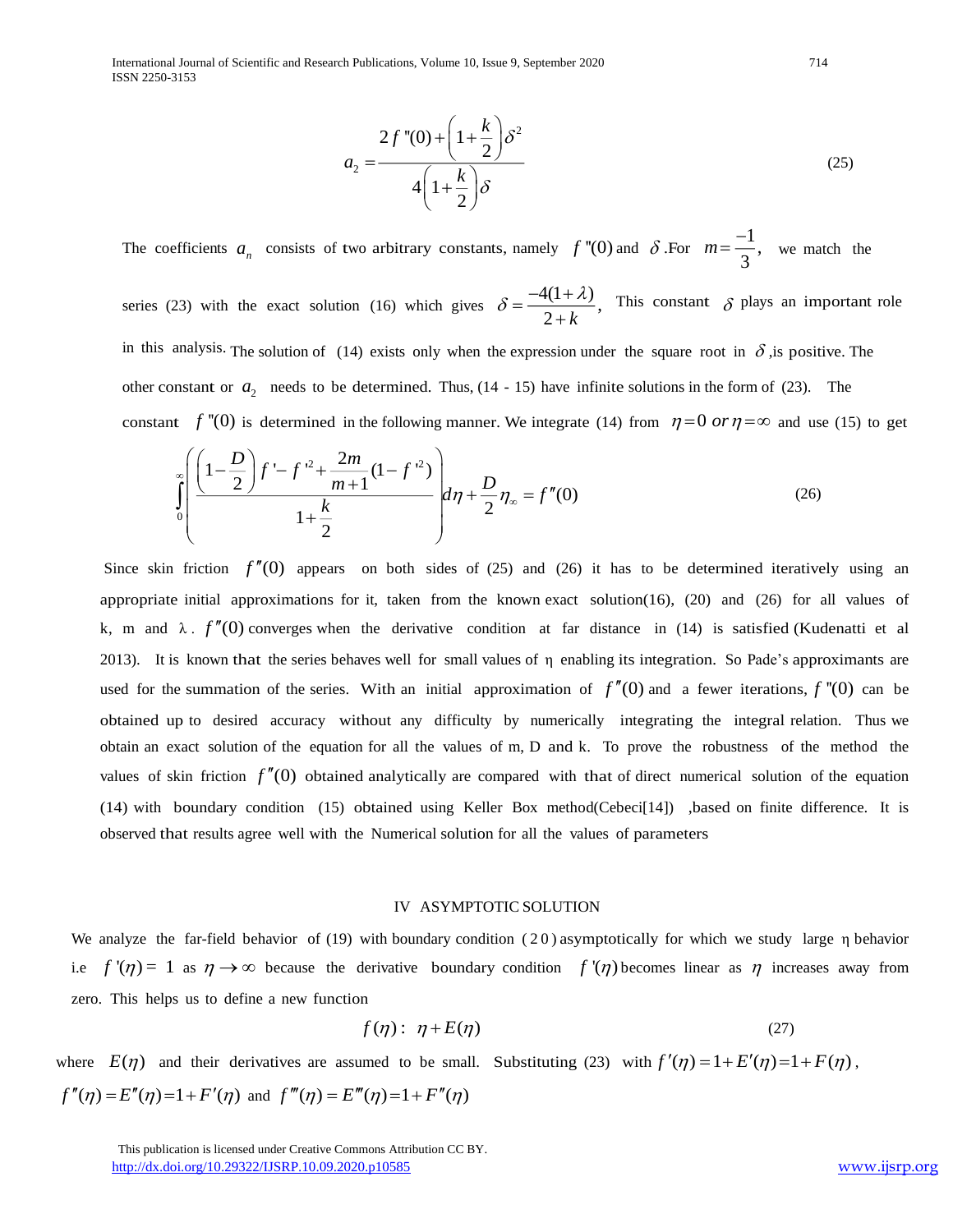International Journal of Scientific and Research Publications, Volume 10, Issue 9, September 2020 715 ISSN 2250-3153

into (19) with the boundary conditions (20) and linearizing the resulting ordinary differential equation, we get

$$
\left(1 + \frac{k}{2}\right)F''(\eta) + \left(1 - \frac{D}{2}\right)F'(\eta) - \frac{4m + D}{m + 1}F(\eta) = 0\tag{28}
$$

and boundary conditions take the form

$$
F(0) = -(1 + \lambda), \ F(\infty) = 0 \tag{29}
$$

whose solution eventually results in, Kummer's equation [27] with solution involving confluent hypergeometric series[26].Thus the solution to (28) is given by

$$
F(\eta) = (1+\lambda) \left( -M \left( \frac{4m}{m+1} + D_{\frac{1}{2}, \frac{1}{2}, \frac{-\left(2-D\right)}{4\left(1+\frac{k}{2}\right)}} \eta^2 \right) + \sqrt{\frac{2-D}{\left(1+\frac{k}{2}\right)}} \frac{\Gamma\left(1 - \frac{4m}{D-2}\right)}{\Gamma\left(\frac{1}{2} - \frac{4m}{D-2}\right)} \eta M \left( \frac{1}{2} + \frac{\frac{4m}{m+1} + D}{D-2}, \frac{3}{2}, \frac{2-D}{4\left(1+\frac{k}{2}\right)} \eta^2 \right) \right) \tag{30}
$$

The solution in terms of  $f(\eta)$  is given by  $f'(\eta)=1+E'(\eta)=1+F(\eta)$ 

## V RESULTS AND DISCUSSION

Exact solution of unsteady boundary layer of a micropolar fluid flow past a moving wedge is obtained by using error and exponential function for particular values of pressure gradient m and unsteady parameter D and is then extended using series solution to more general values of m, D. To substantiate the method of exact solution, the analytical results of skin friction are compared with those obtained by DNS (Keller box method) and presented in table 1. Analysis of velocity profiles helps to know the significance of the method employed and the physical nature of the unsteady micropolar flow in the boundary layer. Also, interesting physical dynamics of the model over the range of parameters is shown in the profiles.

Table 1: Comparison of the skin friction  $f''(0)$  obtained by analytical method and numerical method.

| $K = 0.0$ |              |             | $K = 1.0$   |              | $K = 2.0$    |             |
|-----------|--------------|-------------|-------------|--------------|--------------|-------------|
| λ         | Exact        | Numerical   | Exact       | Numerical    | Exact        | Numerical   |
| $-1.1$    | $-0.2000956$ | $-0.201269$ | $-0.161143$ | $-0.162525$  | $-0.137365$  | $-0.139835$ |
| $-1.2$    | $-0.405645$  | $-0.406175$ | $-0.326743$ | $-0.328015$  | $-0.281375$  | $-0.282235$ |
| $-1.3$    | $-0.613243$  | $-0.614666$ | $-0.494653$ | $-0.4964291$ | $-0.425126$  | $-0.427165$ |
| $-1.4$    | $-0.824321$  | $-0.826697$ | $-0.665643$ | $-0.667726$  | $-0.5727634$ | $-0.574589$ |
| $-1.5$    | $-1.040943$  | $-1.042217$ | $-0.840876$ | $-0.841868$  | $-0.722734$  | $-0.724476$ |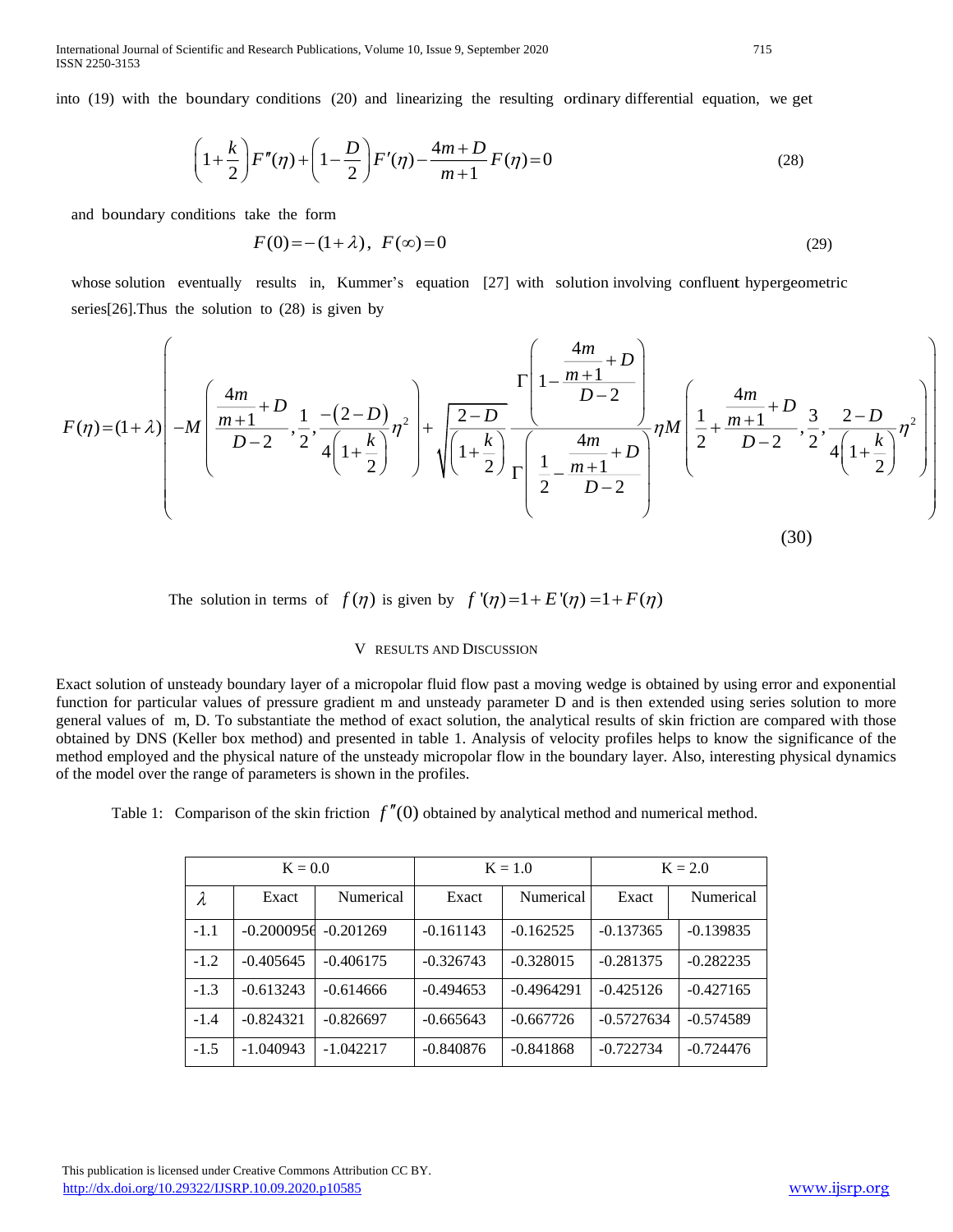International Journal of Scientific and Research Publications, Volume 10, Issue 9, September 2020 716 ISSN 2250-3153



Figure : Variation of velocity profiles  $f'(\eta)$  and  $h(\eta)$  with  $\eta$  for different values of unsteady parameter D.

In figure 2, the velocity curves decrease monotonically to achieve the derivative boundary condition at infinity. When  $D = 0$  velocity curve represents the steady flow model which is shown in dashed line in the figure. It is also observed that as unsteady parameter *D* increases the velocity of the fluid is found to be increasing which results into an increase in the Reynolds number, and thus, the boundary layer thickness is thinner. Since, for positive *D*, flow is considered to be accelerated, it is expected that the velocity is essentially increases. It is anticipated that, though the large *D* asymptotics is not performed here, for increasing D the flow turns out to be steady for which wall shear stress is almost constant. In figure 3, we also see the gyration profile  $h(\eta)$  plotted against nondimensional co-ordinate in which angular velocity decreases satisfying the boundary condition far away from the wedge wall. As D increases the angular velocity increases when closer to the wall but decreases with increase of D at a certain distance from the wall.



(4)

Figure : Variation of velocity profiles  $f'(\eta)$  with  $\eta$  for different values of pressure gradient m for k=1 and k=12 when unsteady parameter is 3.5 is taken

In figure 4, as the pressure gradient increases the increases and the boundary layer thickness decreases.for a value of material parameter  $k = 1$ . The same pattern is observed for  $k=12$ . However the velocity decreases with increase of the material parameter showing increase in the boundary layer thickness.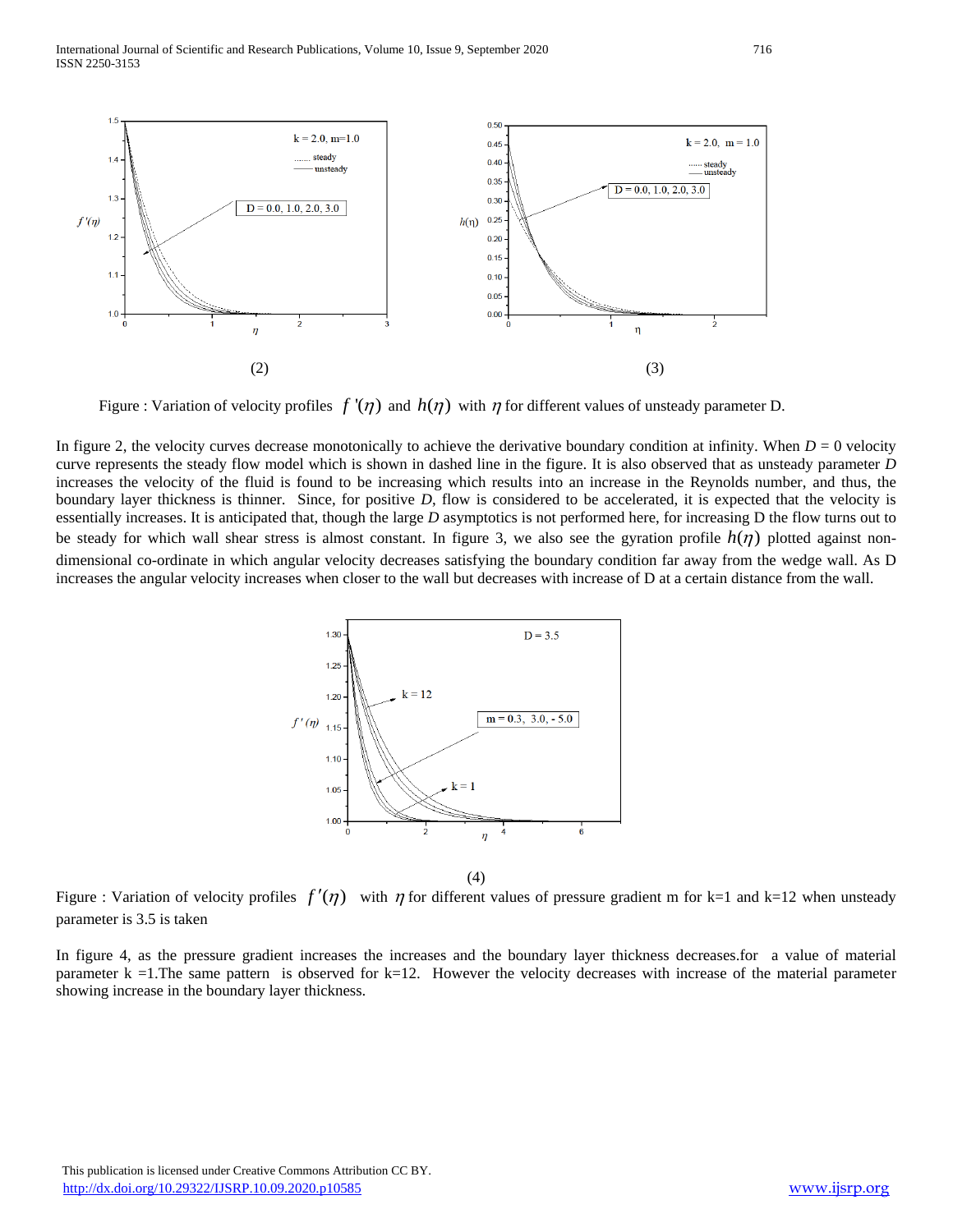

Figure : Asymptotic velocity profiles  $f'(\eta)$  with  $\eta$  for different values of *m* when D=0 and D=-2.0

Figure 5 presents the asymptotic results obtained from (30) when values of pressure gradient *m* are held negative this corresponds to the adverse pressure gradient. As interesting velocity profiles are noticed in the unsteady boundary layer which are rather new. There are finite number of oscillations in the boundary layer for example  $m = 1/5$  there are four modes in the velocity curve before decaying onto the mainstream, This corresponds to undershoots (i.e.,  $f'(\eta)$  <1for some  $\eta$ ) in the boundary layer . Oskam and

Veldman (1982) have also noticed the similar oscillatory-type boundary layer profiles for negative pressure gradient. The same typical trend is observed for all negative values of m.

We intentionally plotted the velocity profiles for other set of *m* and *D* in figure 6. It is noticed that the same typical nature occurs quite often. Since *k* and *D* are different, we observe that there are less number of oscillations compared to the resulta of figure 5.

| $K = 0.0$ |             |             | $K = 1.0$   |             | $K = 2.0$   |             |
|-----------|-------------|-------------|-------------|-------------|-------------|-------------|
| $\lambda$ | Asymptotic  | numerical   | Asymptotic  | numerical   | Asymptotic  | numerical   |
| $-1.1$    | $-0.364038$ | $-0.277144$ | $-0.210177$ | $-0.157831$ | $-0.171609$ | $-0.128443$ |
| $-1.2$    | $-0.728076$ | $-0.561549$ | $-0.420355$ | $-0.319899$ | $-0.343218$ | $-0.260352$ |
| $-1.3$    | $-1.09211$  | $-0.853064$ | $-0.630532$ | $-0.486115$ | $-0.514827$ | $-0.395656$ |
| $-1.4$    | $-1.45615$  | $-1.151545$ | $-0.840709$ | $-0.656395$ | $-0.686436$ | $-0.534284$ |
| $-1.5$    | $-1.82019$  | $-1.456854$ | $-1.05089$  | $-0.830662$ | $-0.858045$ | $-0.676173$ |

Table 2: Comparison of the skin friction  $f''(0)$  obtained by asymptotic method with Numerical method.

Table 2 shows the comparison of the asymptotic values of skin friction with the numerical values. We see that the values agree closely with each other though asymptotic results are obtained at far distance. Hence, there is a slight variation in the skinfriction but however the corresponding velocity profiles satisfy the derivative conditions.

In figure 7, it is observed that wedge velocity for increasing  $\lambda$  is greater than the main stream velocity. Therefore different velocity nature is observed for different  $\lambda$ . For  $\lambda = -1.0$ , there is no boundary layer formation and hence coincides with wedge wall.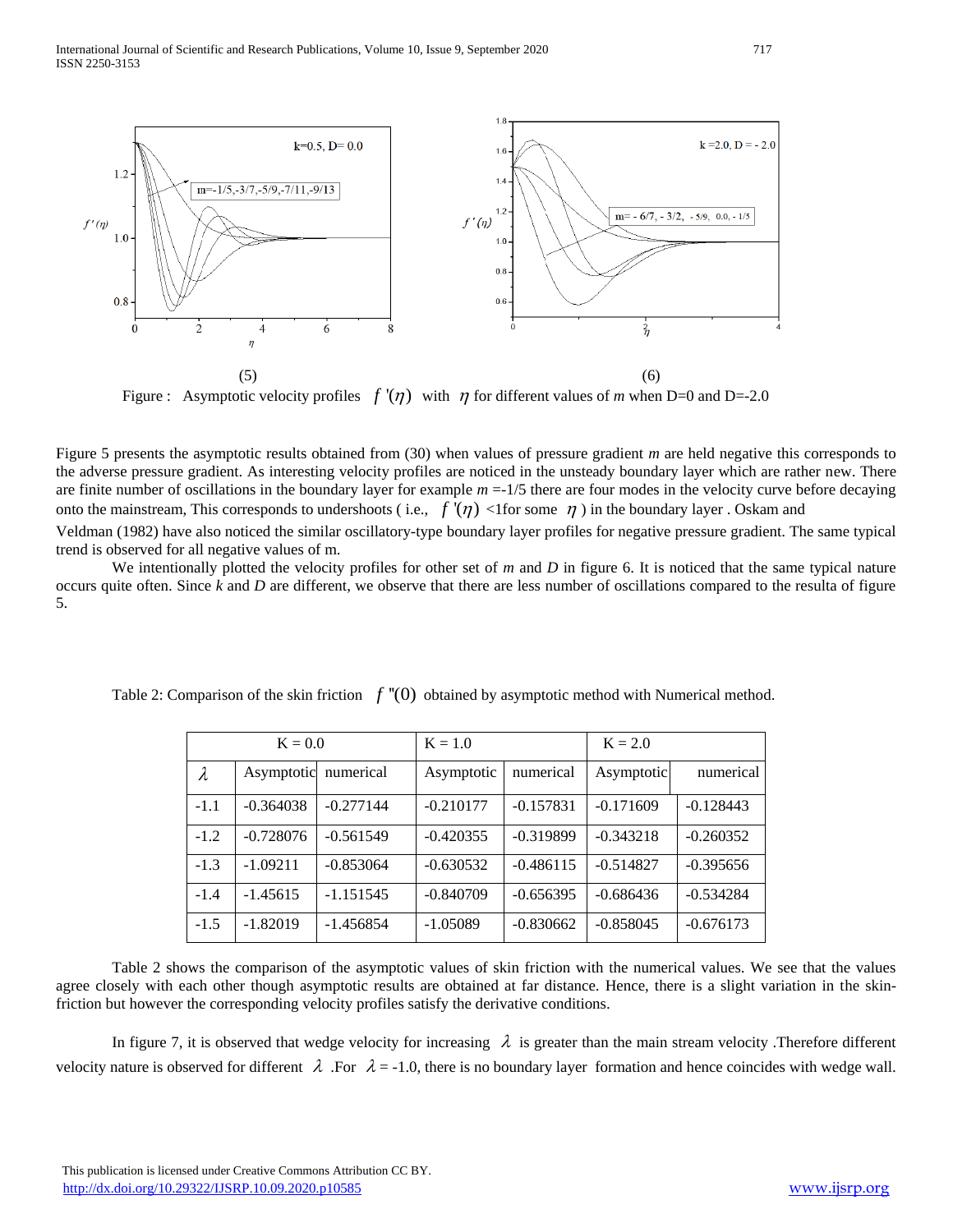

Figure: Asymptotic velocity profiles  $f'(\eta)$  with  $\eta$  for different values of

## References

[1]K Govardhan , N' Kishan, "Unsteady MHD Boundary layer flow of an incompressible micropolar fluid over a stretching sheet", Journal of Applied Fluid Mechanics, vol.5, 2012, PP.23-28.

[2] Siti Hidayah Muhad Saleh, Norihan Md Arifin, Roslinda Nazar , Ioan Pop, "Unsteady micropolar fluid over a permeable curved stretching shrinking surface" ,Mathematical problem in Engineering,vol.2017, 2017,PP.1-14,

[3] Roslinda Nazar , Anuar Ishak, Ioan Pop, Maslina Darus, "Unsteady boundary layer flow and heat transfer over a stretching surface in a micropolar fluid", Proceedings of the 13th WSEAS International Conference on applied Mathematics(MATH'08)

[4]Y Y Lok , P. Phang, N. Aman, I. Pop, "Unsteady boundary layer flow of a micropolar fluid near the forward stagnation point of a plane surface", Int. J. Engng Sci., vol. 41. 2003, pp. 171-186,

[5] Y Y Lok , N. Amin, I. Pop, "Unsteady boundary layer flow of a micropolar fluid near the rear stagnation point of a plane surface", Int. J. thermal Sci., vol. 42. 2003,pp. 995-1001,

[6] M.kumari ,G.Nath, "Unsteady incompressible boundary layer flow of a micropolar fluid at a stagnation point",Int. J. Engng Sci., vol. 22. 1984,pp. 755-768.

[7] D. Kolomenskiy , H.K Moffatt. "Similarity solutions for unsteady stagnation point flow", J.Fluid Mech.,vol. 711, 2012 , pp. 394-410,

[8] D. Kolomenskiy , H.K. Moffatt, M. Farge , K. Schneider ,"The lighthill--wesifogh clap-fling-sweep mechanism revisited", J.Fluid Mech., 2011, pp. 572--606,

[9] Schlichting, Hermann, Boundary Layer Theory, McGraw-Hill, Newyork(1955).

[10] Kartini Ahmed, Roslinda Nazar , Ioan pop, "Falkner Skan solution for gravity driven film flow of MicroPolar Fluid", Sains Malaysiana 40(11) 2011, , pp. 91-96.

[11] Anuar Ishak, Roslinda Nazar , Ioan Pop, "MHD Boundary Layer Flow of a Micropolar fluid past a wedge with constant wall heat flux", Commun. in Nonlinear sci and Numer Simulation 14 ,2009, pp. 109-119

[12] Y. J. Kim, , T. A. Kim, "Convective Micropolar boundary layer flow over a wedge with constant surface heat flux", Int. J. Appl Mech Engng , 2003, special issue ICER 2003, pp. 147-53

[13] H.Schlichting, K. Gersten, Boundary Layer Theory, 2004, springer.

[14] G. S. Guram, A. C.SMITH, "Stagnation flow of Micropolar Fluids with strong and weak interactions" ,Comp. Math. Appl. 6, 1980,pp. 213-233.

[15] Rees Das, A. P. Bassom, "The Blasius boundary layer flow of a Micropolar Fluid" ,Int. J. Engng Sci. 34,1996, pp.113-24.

[16] H. T. Yang, , L. C chien, "Analytic Solution of the Falkner-skan equation when  $\beta$  =-1 and  $\gamma$  =0", SIAM J. Appl. math., 29, 1975, pp. 558-569.

[17] T. Fang, J. Zhang, "An exact Analytical Solution of the Falkner-skan equation with mass transfer and wall stretching", Int. J. Nonlinear Mech., 43, 2008, pp. 1000-1006.

[18] S. J. Liao, "Uniformly valid Analytic solution of two dimensional viscous flow over a semi-infinite flat plate", J.Fluid Mech., 385, 1999, pp.101-128.